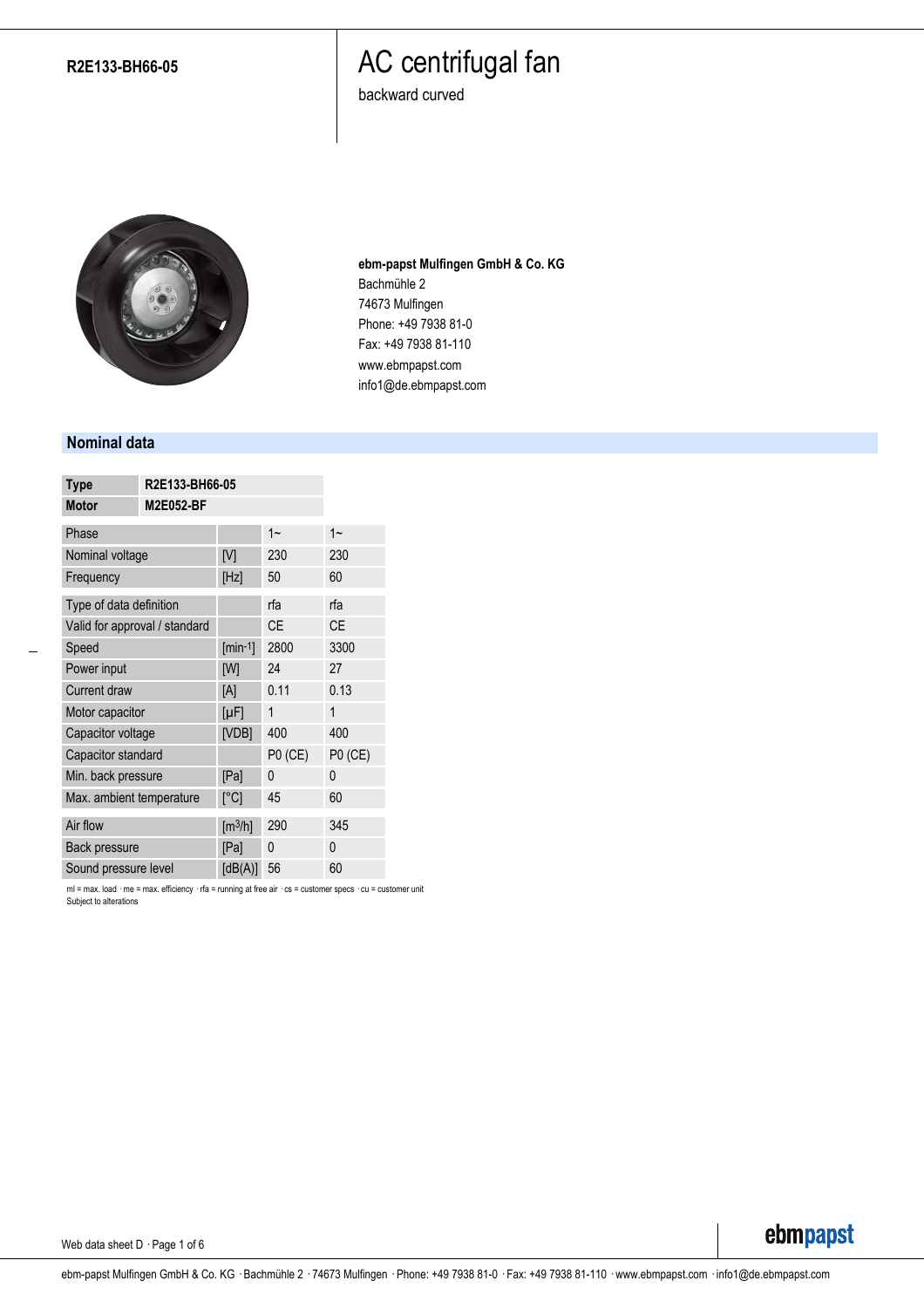# AC centrifugal fan

backward curved

### **Technical features**

| Leackage current                                          | $< 0.75$ mA                                       |
|-----------------------------------------------------------|---------------------------------------------------|
| <b>Size</b>                                               | 133 mm                                            |
| <b>Operation mode</b>                                     | S <sub>1</sub>                                    |
| Direction of rotation                                     | Clockwise, seen on rotor                          |
| <b>Mounting position</b>                                  | Any                                               |
| <b>Insulation class</b>                                   | "B"                                               |
| <b>Cable exit</b>                                         | Variable                                          |
| Condensate discharge holes                                | None                                              |
| <b>Bearing motor</b>                                      | <b>Ball bearing</b>                               |
| <b>Mass</b>                                               | $0.7$ kg                                          |
| <b>Material of impeller</b>                               | PA plastic 6, fiberglass-reinforced               |
| <b>Motor protection</b>                                   | Thermal overload protector (TOP) wired internally |
| Product conforming to                                     | <b>CE</b>                                         |
| standard                                                  |                                                   |
| Surface of rotor                                          | Partially cast in aluminum                        |
| <b>Number of blades</b>                                   | $\overline{7}$                                    |
| Type of protection                                        | IP 44 - depending on position                     |
| <b>Protection class</b>                                   |                                                   |
| Max. permissible ambient                                  | $+80 °C$                                          |
| motor temp. (transp./ storage)                            |                                                   |
| Min. permissible ambient<br>motor temp. (transp./storage) | $-40 °C$                                          |
| Approval                                                  | CCC; GOST                                         |

Web data sheet D · Page 2 of 6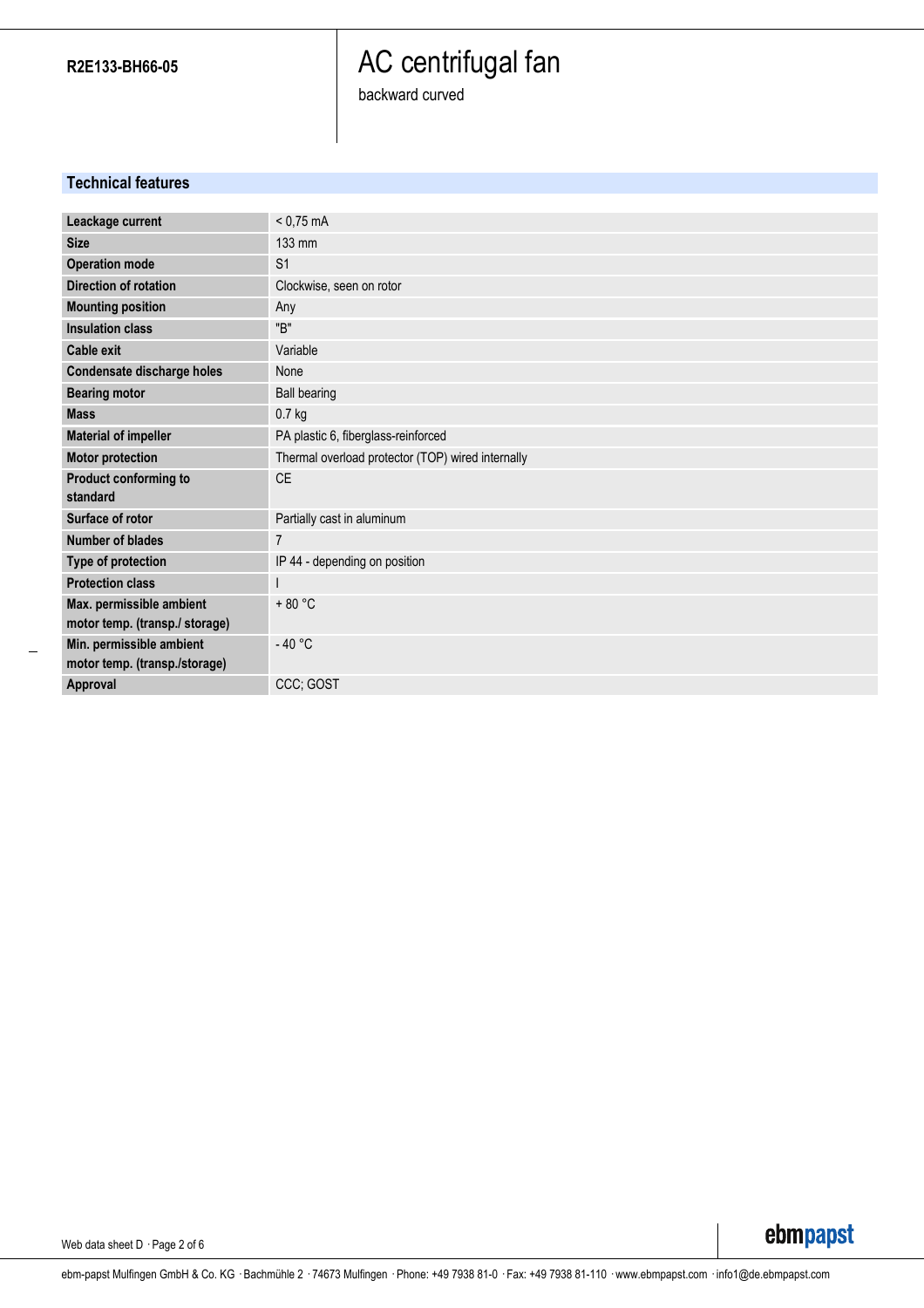# AC centrifugal fan

backward curved

### **Product drawing**



Web data sheet D · Page 3 of 6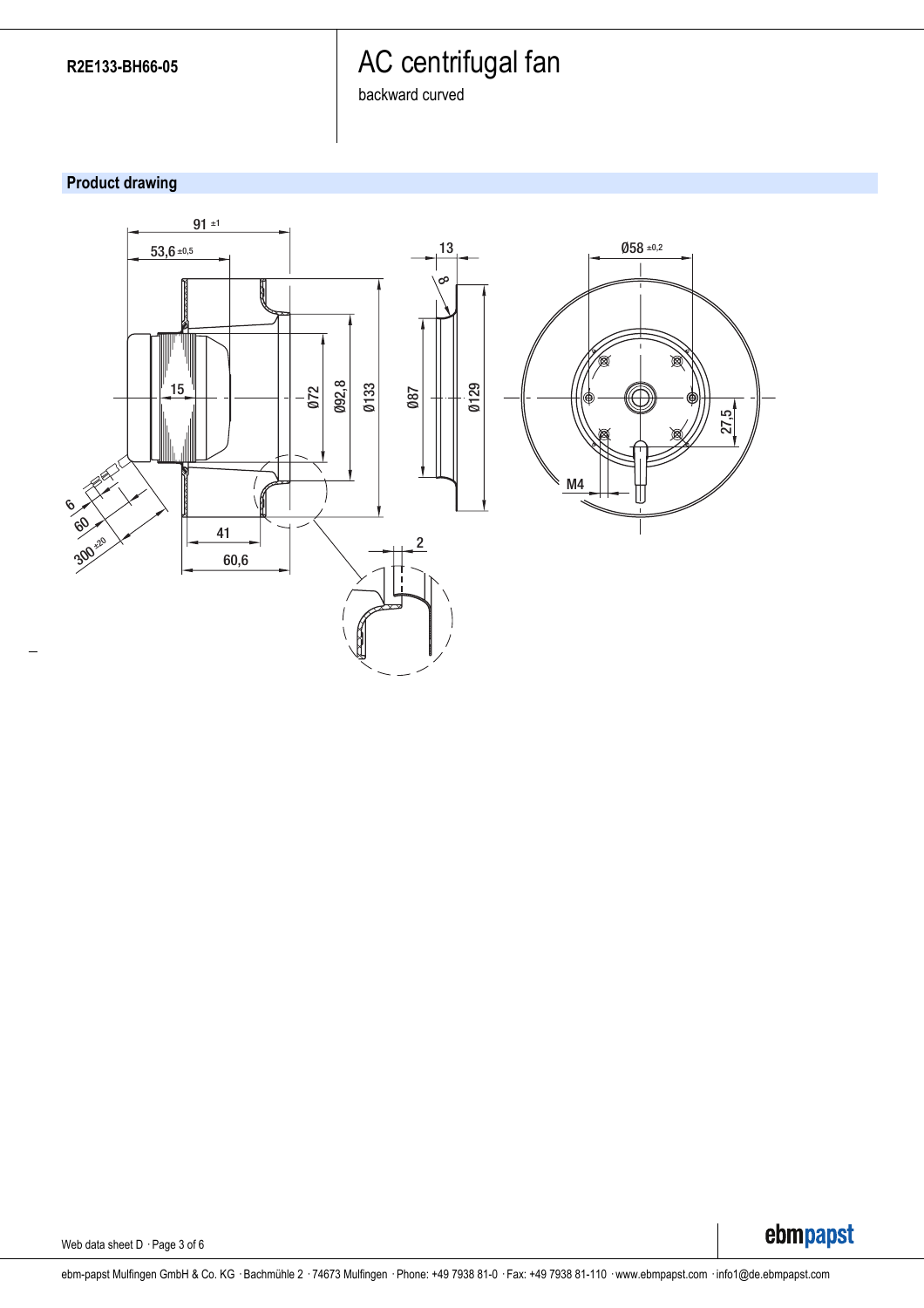# AC centrifugal fan

backward curved

#### **Connection screen**



ebmpapst

Web data sheet D · Page 4 of 6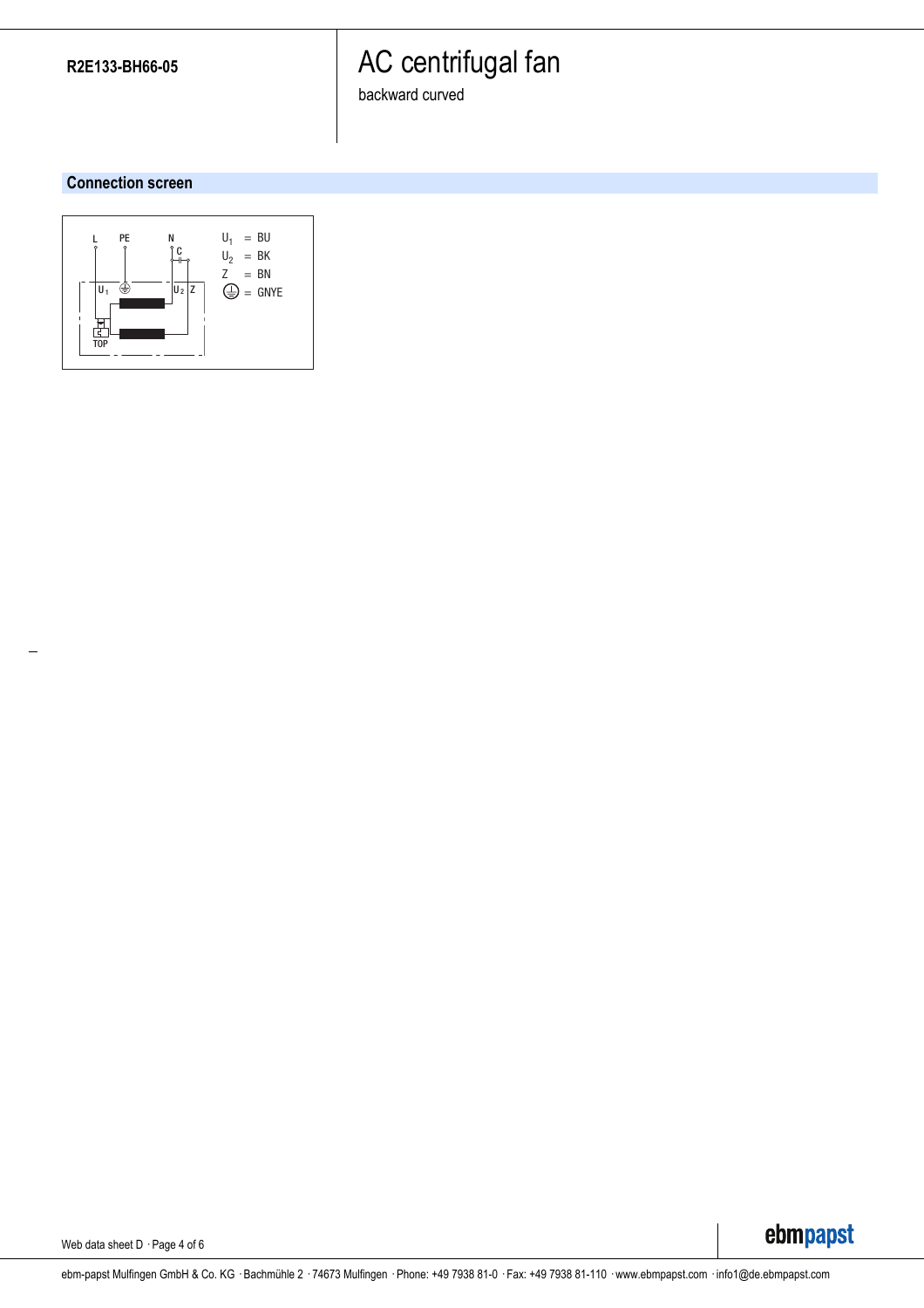**R2E133-BH66-05**

### AC centrifugal fan

backward curved

### **Charts: Air flow 50 Hz**



#### Measured values

|                | n         | $P_1$ |      |
|----------------|-----------|-------|------|
|                | $[min-1]$ | [W]   | [A]  |
|                | 2710      | 25    | 0.11 |
| $\mathfrak{p}$ | 2700      | 26    |      |

Web data sheet D · Page 5 of 6